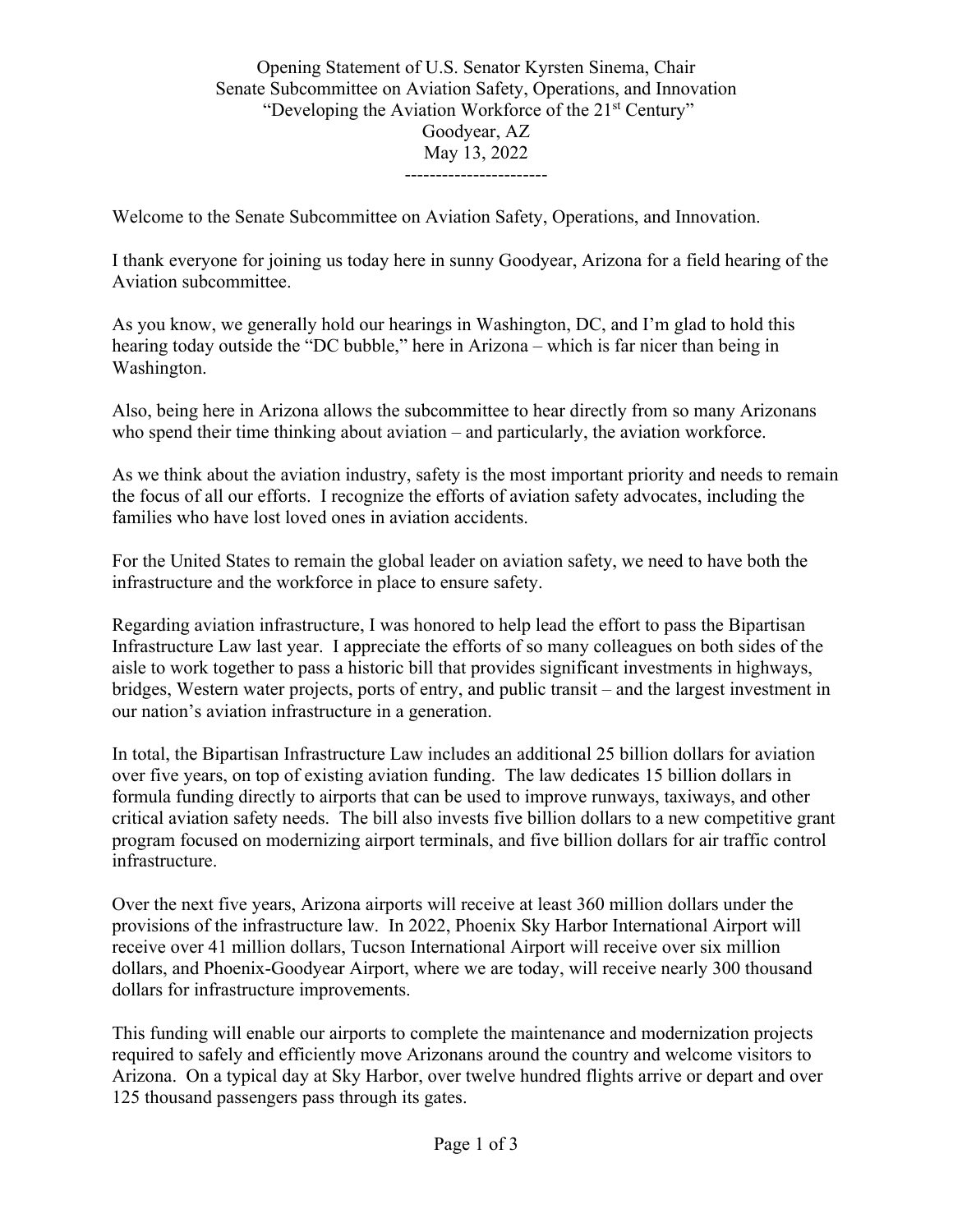Opening Statement of U.S. Senator Kyrsten Sinema, Chair Senate Subcommittee on Aviation Safety, Operations, and Innovation "Developing the Aviation Workforce of the 21<sup>st</sup> Century" Goodyear, AZ May 13, 2022 -----------------------

In addition to aviation infrastructure, the aviation workforce is another key element to ensuring aviation safety and ensuring that our aviation economy continues to expand and modernize.

The COVID-19 pandemic represented the most significant challenge to our aviation system in decades, and I was proud to work with the leadership of the Commerce Committee and with other colleagues on the Aviation Subcommittee to advance bipartisan efforts to protect the aviation workforce from massive layoffs.

If you remember back to the Spring of 2019, passenger traffic had fallen 95 percent – and absent congressional action, air carriers would have had to furlough hundreds of thousands of employees. But thanks to the Payroll Support Program in the CARES Act, we were able to protect those jobs and ensure continued air service for smaller communities that would have otherwise lost flights.

On the manufacturing side of the industry, the Aviation Manufacturing Jobs Protection program in the American Rescue Plan Act of 2021 provided key payroll support to aviation supply chain companies. This provision saved over 30,000 jobs across the country.

As we look forward to a brighter future after COVID, we are experiencing a tight labor market across the entire economy, with nationwide unemployment rates near historic lows for months.

Given these national trends – and reports of difficulties filling certain positions at regional airlines – now is a good time to check on the current state of the aviation workforce.

While pilots are often a point of focus, it's important to consider the state of the workforce for all aviation careers, including the maintenance workers who upkeep our aircraft and the manufacturers who build new aviation technologies – not to mention the flight attendants, air traffic controllers, airport workers, and countless others who contribute to a safe and enjoyable aviation system. We must ensure that we have the pipeline to satisfy the future demand for this wide range of employees.

At a hearing in our committee last week, Secretary of Transportation Pete Buttigieg identified similar concerns and indicated that we all needed to work together to support a stronger pipeline of people into the aviation field.

And in order to meet our future needs, I believe we must work harder to show all Americans that a career in aviation can be an accessible and rewarding option for them, regardless of their gender, race, or ethnicity.

Currently, about 5 percent of pilots are women and about 6 percent are people of color, according to federal data.